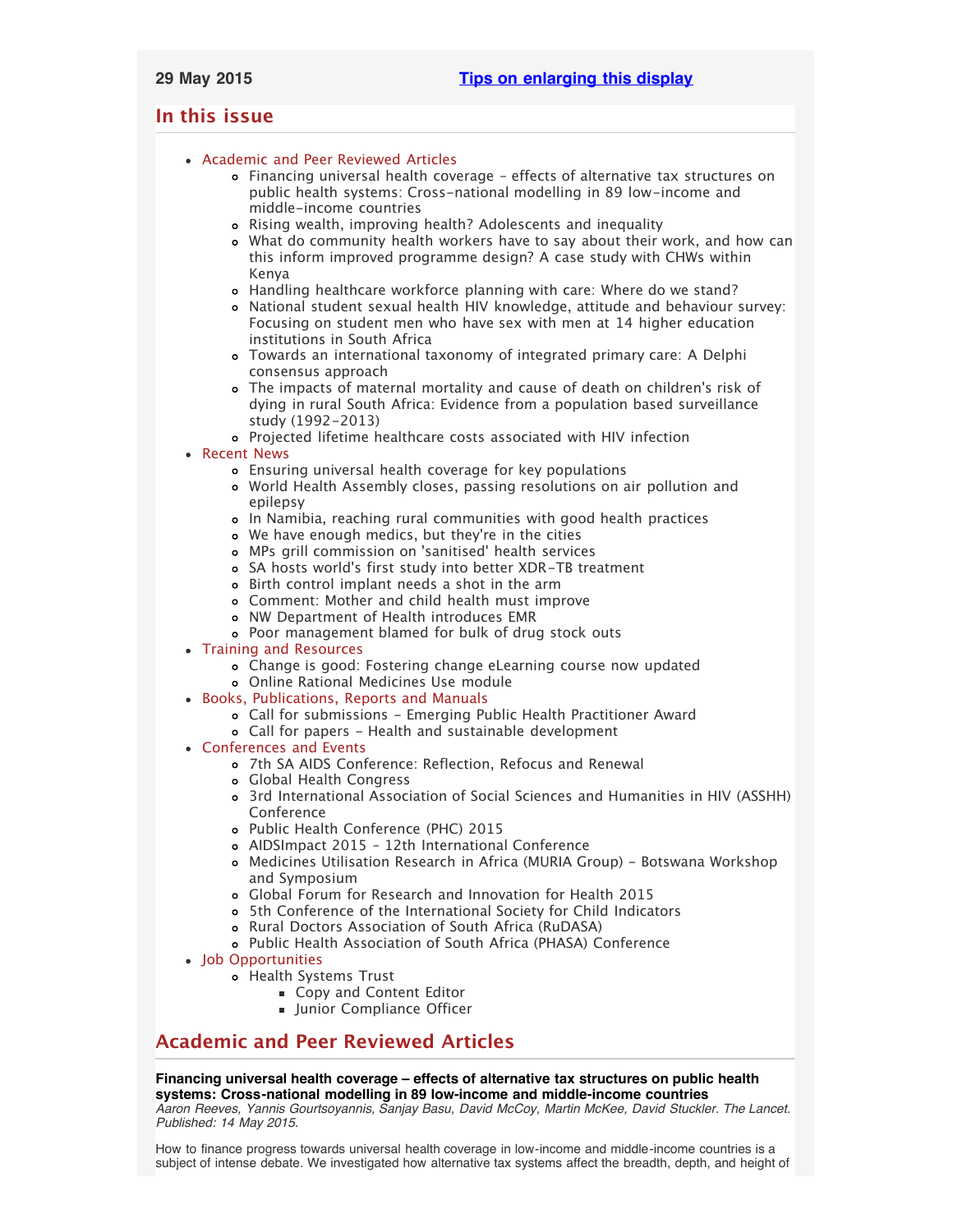health system coverage... [Read More »](http://www.thelancet.com/journals/lancet/article/PIIS0140-6736%2815%2960574-8/abstract)

Source: <http://www.thelancet.com/journals/lancet/article/PIIS0140-6736%2815%2960574-8/abstract>[Accessed: 29 May 2015]

### **[back to top](#page-0-3)**

### <span id="page-1-0"></span>**Rising wealth, improving health? Adolescents and inequality**

*John S Santelli, Wendy Baldwin, Jennifer Heitel. The Lancet. Published: 3 February 2015.*

The linkage between social inequalities and health disparities is well established. Less well described are the connections between social inequalities during childhood and adolescence and adult health status... [Read More](http://www.thelancet.com/journals/lancet/article/PIIS0140-6736%2814%2961892-4/fulltext?elsca1=etoc&elsca2=email&elsca3=0140-6736_20150523_385_9982_&elsca4=Public%20Health|Infectious%20Diseases|Health%20Policy|Internal%2FFamily%20Medicine|General%20Surgery|Lancet) [»](http://www.thelancet.com/journals/lancet/article/PIIS0140-6736%2814%2961892-4/fulltext?elsca1=etoc&elsca2=email&elsca3=0140-6736_20150523_385_9982_&elsca4=Public%20Health|Infectious%20Diseases|Health%20Policy|Internal%2FFamily%20Medicine|General%20Surgery|Lancet)

Source: [http://www.thelancet.com/journals/lancet/article/\[](http://www.thelancet.com/journals/lancet/article/PIIS0140-6736%2814%2961892-4/fulltext?elsca1=etoc&elsca2=email&elsca3=0140-6736_20150523_385_9982_&elsca4=Public%20Health|Infectious%20Diseases|Health%20Policy|Internal%2FFamily%20Medicine|General%20Surgery|Lancet)Accessed: 29 May 2015]

#### **[back to top](#page-0-3)**

### <span id="page-1-1"></span>**What do community health workers have to say about their work, and how can this inform improved programme design? A case study with CHWs within Kenya**

*Martin Oliver, Anne Geniets, Niall Winters, Isabella Rega and Simon M. Mbae. Global Health Action. Published: 22 May 2015.*

Community health workers (CHWs) are used increasingly in the world to address shortages of health workers and the lack of a pervasive national health system... [Read More »](http://www.globalhealthaction.net/index.php/gha/article/view/27168)

Source: [http://www.globalhealthaction.net/index.php/gha/article/view/27168\[](http://www.globalhealthaction.net/index.php/gha/article/view/27168)Accessed: 29 May 2015]

### **[back to top](#page-0-3)**

### <span id="page-1-2"></span>**Handling healthcare workforce planning with care: Where do we stand?**

*Mário Amorim Lopes, Álvaro Santos Almeida and Bernardo Almada-Lobo. Human Resources for Health 2015. Published: 24 May 2015.*

Planning the healthcare workforce required to meet the health needs of the population, while providing service levels that maximize the outcome and minimize the financial costs, is a complex task... [Read More »](http://www.human-resources-health.com/content/13/1/38/abstract)

Source: [http://www.human-resources-health.com/content/13/1/38/abstract\[](http://www.human-resources-health.com/content/13/1/38/abstract)Accessed: 29 May 2015]

### **[back to top](#page-0-3)**

<span id="page-1-3"></span>**National student sexual health HIV knowledge, attitude and behaviour survey: Focusing on student men who have sex with men at 14 higher education institutions in South Africa** *Networking HIV/AIDS Community of South Africa (NACOSA)/Higher Education and Training HIV/AIDS Programme (HEAIDS). Published: November 2014.*

The study explored knowledge, attitudes and behaviour in relation to sexual health and HIV among students at higher education institutions in South Africa. [Read More »](http://www.hst.org.za/publications/national-student-sexual-health-hiv-knowledge-attitude-and-behaviour-survey-focusing-stu)

Source: [http://www.unisa.ac.za/news/wp-content/uploads/2015/05/Finalised-MSM-publicatiion-](http://www.unisa.ac.za/news/wp-content/uploads/2015/05/Finalised-MSM-publicatiion-28042015.pdf)[28042015.pdf](http://www.unisa.ac.za/news/wp-content/uploads/2015/05/Finalised-MSM-publicatiion-28042015.pdf)[Accessed: 29 May 2015]

### **[back to top](#page-0-3)**

### <span id="page-1-4"></span>**Towards an international taxonomy of integrated primary care: A Delphi consensus approach**

*Pim P. Valentijn, Hubertus J. M. Vrijhoef, Dirk Ruwaard, Inge Boesveld, Rosa Y. Arends and Marc A. Bruijnzeels. BioMed Central Family Practice. Published: 22 May 2015.*

Developing integrated service models in a primary care setting is considered an essential strategy for establishing a sustainable and affordable health care system. [Read More »](http://www.biomedcentral.com/1471-2296/16/64)

Source: <http://www.biomedcentral.com/1471-2296/16/64>[Accessed: 29 May 2015]

#### **[back to top](#page-0-3)**

# <span id="page-1-5"></span>**The impacts of maternal mortality and cause of death on children's risk of dying in rural South Africa: Evidence from a population based surveillance study (1992-2013)**

*Brian Houle, Samuel J Clark, Kathleen Kahn, Stephen Tollman and Alicia Ely Yamin. Reproductive Health. Published: 6 May 2015.*

Maternal mortality, the HIV/AIDS pandemic, and child survival are closely linked. This study contributes evidence on the impact of maternal death on children's risk of dying in an HIV-endemic population in rural South Africa. [Read More »](http://www.reproductive-health-journal.com/content/12/S1/S7)

Source: [http://www.reproductive-health-journal.com/content/12/S1/S7\[](http://www.reproductive-health-journal.com/content/12/S1/S7)Accessed: 29 May 2015]

### **[back to top](#page-0-3)**

## **Projected lifetime healthcare costs associated with HIV infection**

<span id="page-1-6"></span>*Fumiyo Nakagawa, Alec Miners, Colette J. Smith, Ruth Simmons, Rebecca K. Lodwick, Valentina Cambiano, Jens D. Lundgren, Valerie Delpech, Andrew N. Phillips. Plos One. Published: 22 April 2015.*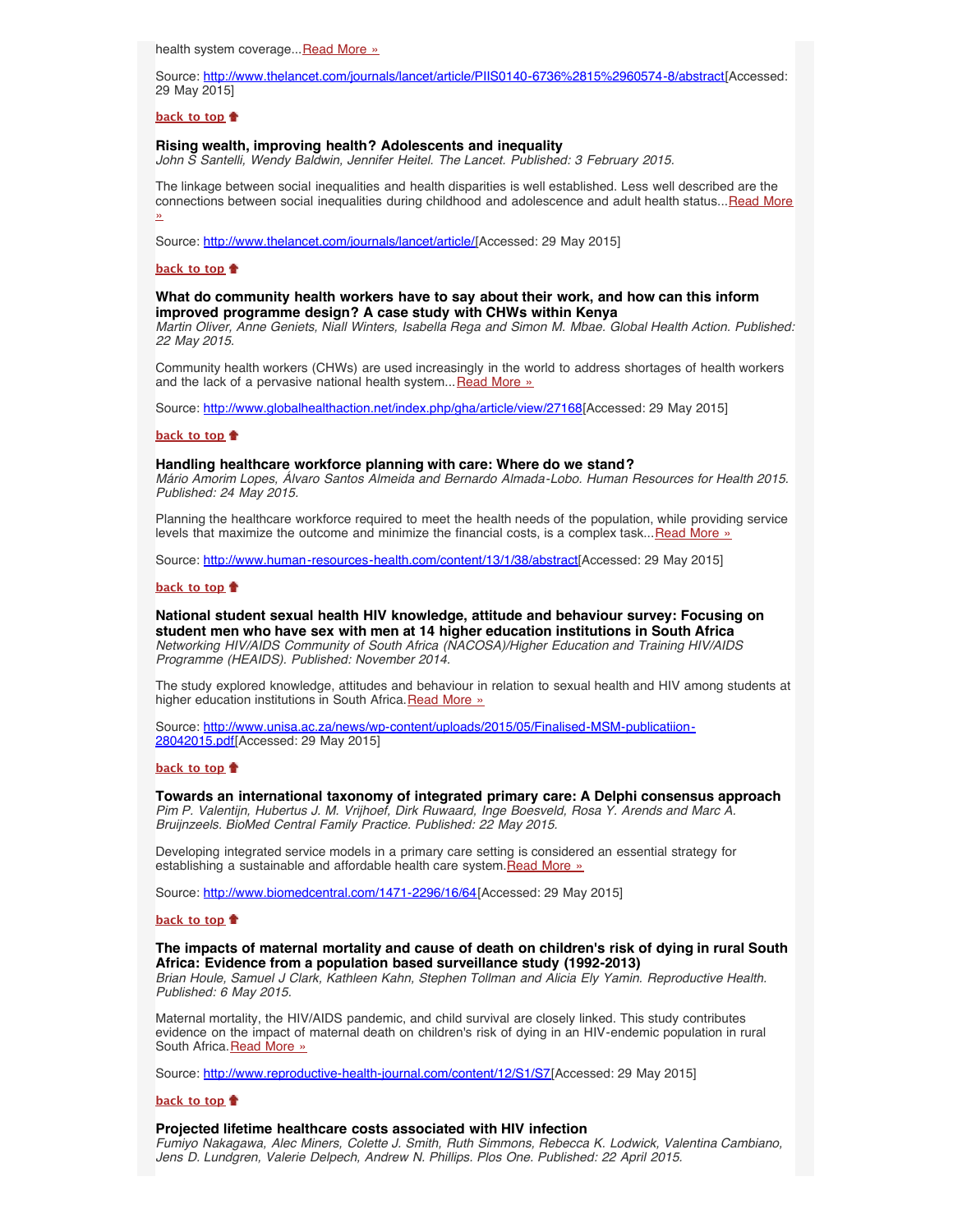Estimates of healthcare costs associated with HIV infection would provide valuable insight for evaluating the cost-effectiveness of possible prevention interventions. We evaluate the additional lifetime healthcare cost incurred due to living with HIV... [Read More »](http://journals.plos.org/plosone/article?id=10.1371/journal.pone.0125018)

Source: <http://journals.plos.org/plosone/article?id=10.1371/journal.pone.0125018>[Accessed: 29 May 2015]

**[back to top](#page-0-3)**

# <span id="page-2-0"></span>**Recent News**

## <span id="page-2-1"></span>**Ensuring universal health coverage for key populations**

*UNAIDS. Published: 20 May 2015.*

Without addressing HIV among marginalized populations and human rights, it will not be possible to end the AIDS epidemic as a public health threat by 2030, according to experts at a World Health Assembly side event... [Read More »](http://www.hst.org.za/news/ensuring-universal-health-coverage-key-populations)

Source:[http://www.unaids.org/en/resources/presscentre/featurestories\[](http://www.unaids.org/en/resources/presscentre/featurestories/2015/may/20150520_universalhealthcoverage)Accessed: 29 May 2015]

### **[back to top](#page-0-3)**

### <span id="page-2-2"></span>**World Health Assembly closes, passing resolutions on air pollution and epilepsy** *WHO. Published: 26 May 2015.*

The World Health Assembly closed today, with Director-General Dr Margaret Chan noting that it had passed several "landmark resolutions and decisions". [Read More »](http://www.hst.org.za/news/world-health-assembly-closes-passing-resolutions-air-pollution-and-epilepsy)

Source: [http://www.who.int/mediacentre/news/releases/2015/wha-26-may-2015/en/\[](http://www.who.int/mediacentre/news/releases/2015/wha-26-may-2015/en/)Accessed: 29 May 2015]

### **[back to top](#page-0-3)**

# <span id="page-2-3"></span>**In Namibia, reaching rural communities with good health practices**

*UNICEF. Published: 14 May 2015.*

Neither the loud music nor the sight of his peers catching up on gossip can detract Abner Shivute from his daily mission. While men his age are making merry and relaxing at the shebeens... [Read More »](http://www.hst.org.za/news/namibia-reaching-rural-communities-good-health-practices)

Source: [http://www.unicef.org](http://www.unicef.org/infobycountry/namibia_81895.html?utm_source=unicef_news&utm_medium=rss&utm_campaign=rss_link)[Accessed: 29 May 2015]

#### **[back to top](#page-0-3)**

### <span id="page-2-4"></span>**We have enough medics, but they're in the cities**

*BDlive. Published: 21 May 2015.*

Millions of South Africans are missing out on basic healthcare because of a skewed system that fails to make use of all the country's skilled health professionals. [Read More »](http://www.hst.org.za/news/we-have-enough-medics-they-re-cities)

Source: [http://www.bdlive.co.za/opinion/2015/05/21/we-have-enough-medics-but-theyre-in-the-cities\[](http://www.bdlive.co.za/opinion/2015/05/21/we-have-enough-medics-but-theyre-in-the-cities)Accessed: 29 May 2015]

### **[back to top](#page-0-3)**

## <span id="page-2-5"></span>**MPs grill commission on 'sanitised' health services**

*BDlive. Published: 21 May 2015.*

MPs grilled the Public Service Commission (PSC) on Wednesday on its findings about the state of public health services in four provinces, and suggested patients faced a far bleaker picture than that painted by the institution... [Read More »](http://www.bdlive.co.za/national/health/2015/05/21/mps-grill-commission-on-sanitised-health-services-report)

Source: [http://www.bdlive.co.za/national/health/2015/05/21/mps-grill-commission-on-sanitised-health-services](http://www.bdlive.co.za/national/health/2015/05/21/mps-grill-commission-on-sanitised-health-services-report)[report\[](http://www.bdlive.co.za/national/health/2015/05/21/mps-grill-commission-on-sanitised-health-services-report)Accessed: 29 May 2015]

### **[back to top](#page-0-3)**

### <span id="page-2-6"></span>**SA hosts world's first study into better XDR-TB treatment**

*Health-e News. Published: 14 May 2015.*

South African scientists are spearheading the world's first trial into shorter and better treatment for tuberculosis (XDR-TB), which kills about half of all those diagnosed with the condition in South Africa. [Read More »](http://www.hst.org.za/news/sa-hosts-world-s-first-study-better-xdr-tb-treatment)

Source: [http://www.health-e.org.za/2015/05/14/sa-hosts-worlds-first-study-into-better-xdr-tb](http://www.health-e.org.za/2015/05/14/sa-hosts-worlds-first-study-into-better-xdr-tb-treatment/)[treatment/\[](http://www.health-e.org.za/2015/05/14/sa-hosts-worlds-first-study-into-better-xdr-tb-treatment/)Accessed: 29 May 2015]

### **[back to top](#page-0-3)**

<span id="page-2-7"></span>**Birth control implant needs a shot in the arm**

*Mail&Guardian. Published: 22 May 2015.*

When Ntombi-khona Ndlovu (28), from Volksrust in the Pixley ka Seme district of Mpumalanga, went to the local clinic to get contraception, she was introduced to the Implanon NXT – a hormonal contraception device inserted under the skin on the inside of the nondominant upper arm... $Read More$ »</u>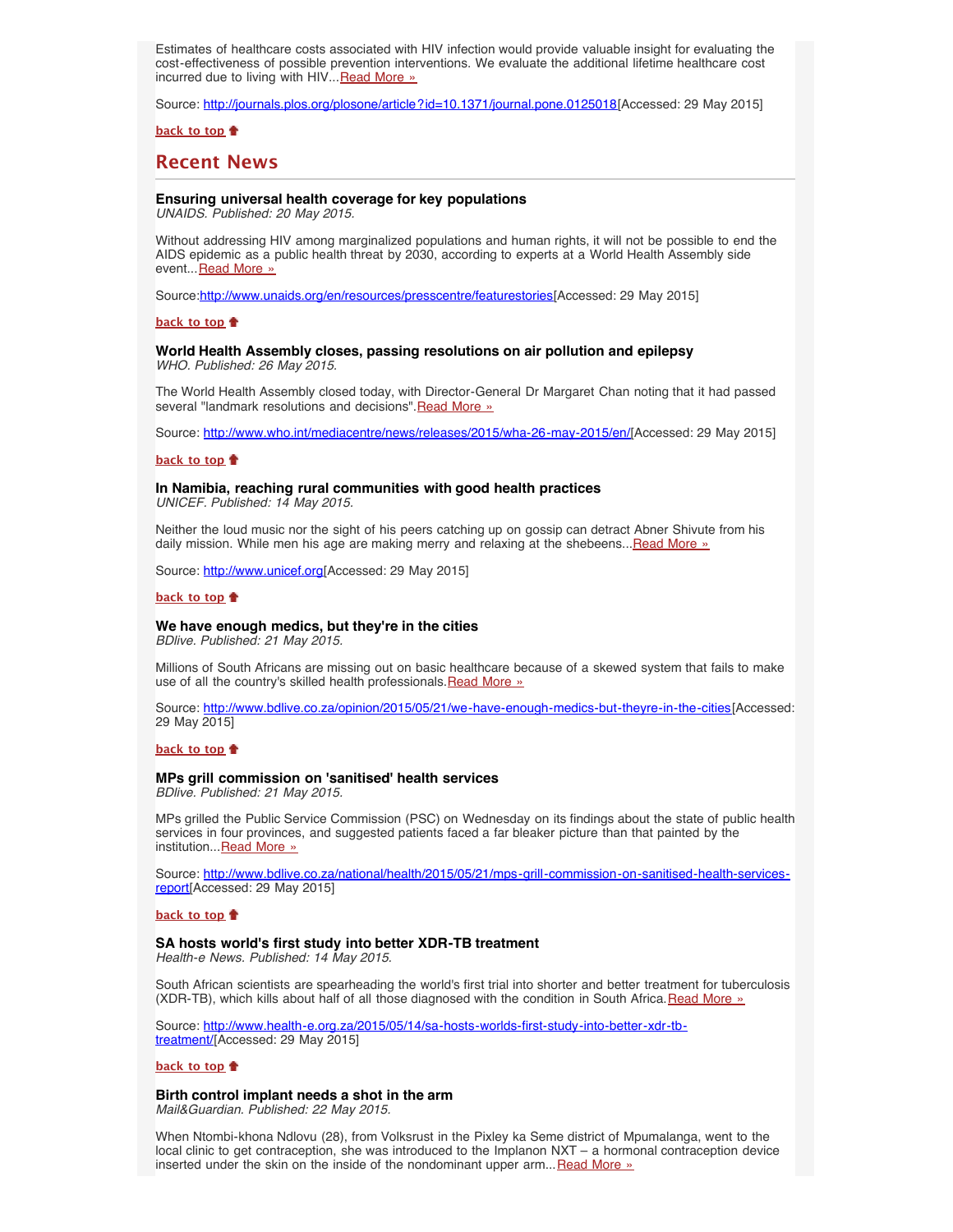Source: [http://mg.co.za/article/2015-05-21-birth-control-implant-needs-a-shot-in-the-arm\[](http://mg.co.za/article/2015-05-21-birth-control-implant-needs-a-shot-in-the-arm)Accessed: 29 May 2015]

### **[back to top](#page-0-3)**

### <span id="page-3-0"></span>**Comment: Mother and child health must improve**

*Mail&Guardian. Published: 15 May 2015.*

As a young journalist in Johannesburg in the early 1990s, I wrote a story about South Africa's looming HIV crisis, citing predictions from epidemiologists that, without urgent action, cases could top five million by 2000...[Read More »](http://www.hst.org.za/news/comment-mother-and-child-health-must-improve)

Source: [http://mg.co.za/article/2015-05-14-comment-mother-and-child-health-must-improve\[](http://mg.co.za/article/2015-05-14-comment-mother-and-child-health-must-improve)Accessed: 29 May 2015]

### **[back to top](#page-0-3)**

### <span id="page-3-1"></span>**NW Department of Health introduces EMR**

*The New Age. Published: 22 May 2015.*

The pharmacist challenge of misreading a doctor's script will now be a thing of the past with the introduction of a new device, the Electronic Medical Records (EMR) system in North West... [Read More »](http://www.thenewage.co.za/159849-1007-53-NW_dept_of_health_introduces_EMR)

Source: [http://www.thenewage.co.za/159849-1007-53-NW\\_dept\\_of\\_health\\_introduces\\_EMR\[](http://www.thenewage.co.za/159849-1007-53-NW_dept_of_health_introduces_EMR)Accessed: 29 May 2015]

### **[back to top](#page-0-3)**

## <span id="page-3-2"></span>**Poor management blamed for bulk of drug stock outs**

*Health-e News. Published: 25 May 2015.*

According to Motsoaledi, recent reports by Times Live and eNCA regarding alleged widespread drug shortages promoted the minister's early return last week from the World Health Organisation's on-going, annual World Health Assembly in Geneva. [Read More »](http://www.hst.org.za/news/poor-management-blamed-bulk-drug-stock-outs)

Source: <http://www.health-e.org.za/2015/05/25/poor-management-behind-bulk-of-drug-stock-outs/>[Accessed: 29 May 2015]

## **[back to top](#page-0-3)**

# <span id="page-3-3"></span>**Training and Resources**

# <span id="page-3-4"></span>**Change is good: Fostering change eLearning course now updated**

*Global Health eLearning Center*

Change occurs frequently in health settings in many different ways. Even the best kind of change can be disruptive to service delivery, and many people are naturally resistant. [Click Here»](http://www.globalhealthlearning.org/course/fostering-change-health-services-update)

### **[back to top](#page-0-3)**

### <span id="page-3-5"></span>**Online Rational Medicines Use module**

*University of the Western Cape*

A new online Rational Medicines Use module will be offered by the University of the Western Cape Schools of Public Health and Pharmacy, in collaboration with the SIAPS, Prof Richard Laing (BUSPH and ex-WHO) and other partners. [Click Here»](http://www.uwc.ac.za/Faculties/CHS/soph/News/Pages/NEW-Online-Rational-Medicines-Use-Module.aspx)

#### **[back to top](#page-0-3)**

# <span id="page-3-6"></span>**Books, Publications, Reports and Manuals**

# <span id="page-3-7"></span>**Call for submissions - Emerging Public Health Practitioner Award**

*Health Systems Trust*

The South African Health Review Emerging Public Health Practitioner Award is offered to South African candidates under the age of 35 to submit a chapter dealing with public health or policy in South Africa for publication in the South African Health Review... [Click Here»](http://www.hst.org.za/news/call-submissions-emerging-public-health-practitioner-award)

### **[back to top](#page-0-3)**

<span id="page-3-8"></span>**Call for papers - Health and sustainable development** *The Lancet. Published: 30 April 2015.*

In just under 5 months' time, the aspiration for the next 15 years of development efforts will be signed off at the UN General Assembly in New York, USA. [Click Here»](http://www.thelancet.com/journals/langlo/article/PIIS2214-109X%2815%2900002-9/fulltext?elsca1=etoc&elsca2=email&elsca3=2214-109X_201506_3_6_&elsca4=Epidemiology|Public%20Health|Health%20Policy|Lancet)

### **[back to top](#page-0-3)**

# <span id="page-3-9"></span>**Conferences and Events**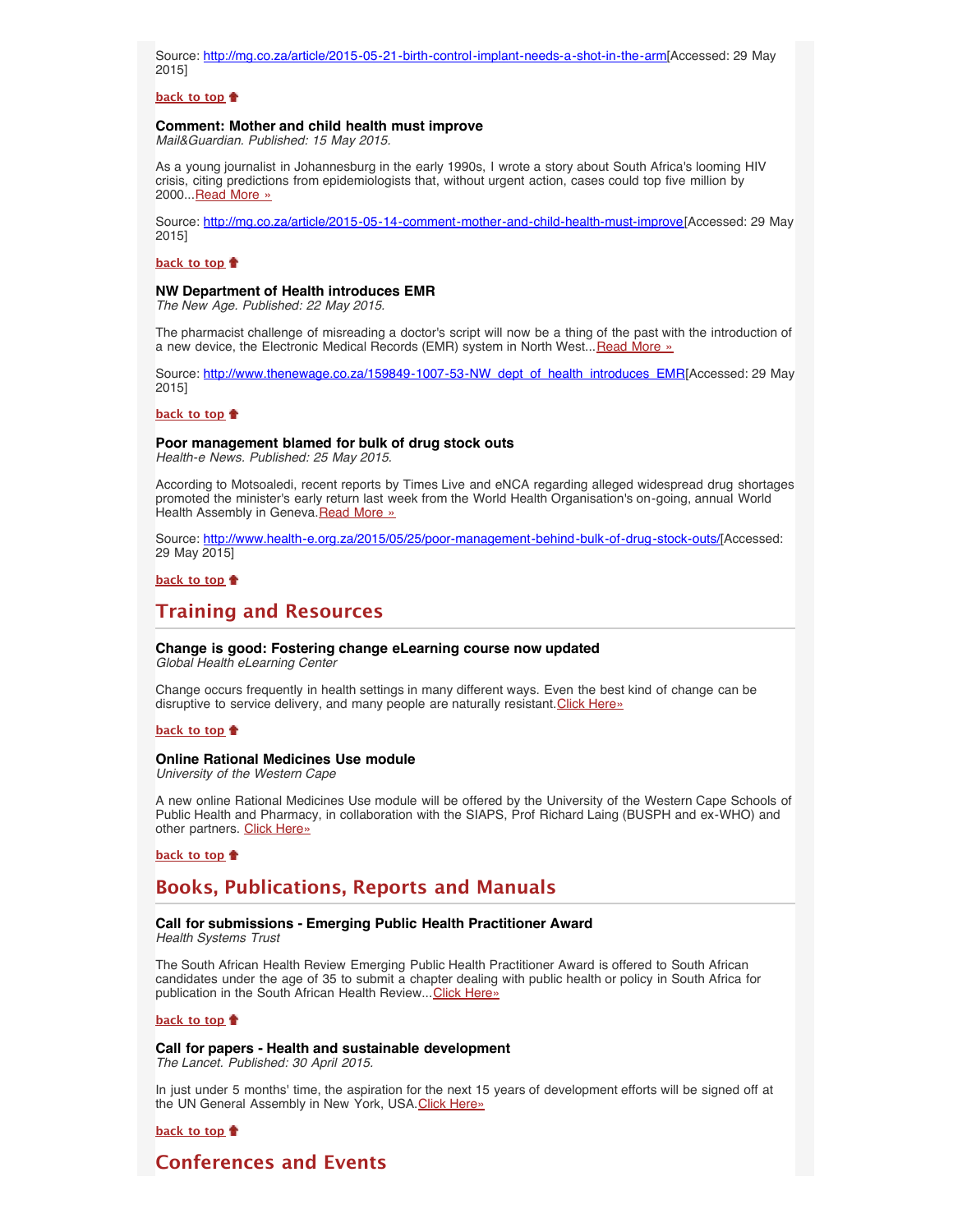# <span id="page-4-0"></span>**7th SA AIDS Conference: Reflection, Refocus and Renewal**

*When: 9-12 June 2015 Venue: Durban International Convention Centre, South Africa URL: <http://www.saaids.co.za/>*

This Conference comes at a critical time in global health, as 2015 marks the end of the MDGs and the beginning of the post-2015 sustainable development agenda. The theme of the Conference this year: Reflection, Refocus and Renewal provides a unique opportunity to reflect on what we have done across the entire spectrum of our programmes in the response to HIV, including the structural and social determinants which fuel this epidemic.

### **[back to top](#page-0-3)**

## <span id="page-4-1"></span>**Global Health Congress**

*When: 25-27 June 2015 Venue: Oxford, England URL: <http://www.globalhealthcongress.org/>*

Chaired by Professor Angela Coulter of Oxford University's Nuffield Department of Population Health, this Oxford-based conference aims to bring together researchers who aim to promote health and wellbeing through improved health services in Europe and around the world.

### **[back to top](#page-0-3)**

# <span id="page-4-2"></span>**3rd International Association of Social Sciences and Humanities in HIV (ASSHH) Conference**

*When: 6-9 July 2015 Venue: Stellenbosch, South Africa URL: <http://www.asshhconference.org/>*

A warm welcome to the 3rd Conference of the Association for the Social Sciences and Humanities in HIV (ASSHH). As Conference Co-chairs, we have worked hard to develop an exciting programme for the meeting, which will bring together critically informed and theoretically engaged scholars and practitioners from a wide range of social science and humanities disciplines.

### **[back to top](#page-0-3)**

# <span id="page-4-3"></span>**Public Health Conference (PHC) 2015**

*When: 11-13 July 2015 Venue: Bangkok, Thailand URL: [http://www.publichealth-conference.org](http://www.publichealth-conference.org/)*

The conference is organized by Tomorrow People Organization - internationally recognized non-profit organisation with head quarters in Belgrade, Serbia. The official language of the conference is English. Attendance of delegates from more than 40 countries is expected.

## **[back to top](#page-0-3)**

### <span id="page-4-4"></span>**AIDSImpact 2015 – 12th International Conference**

*When: 28-31 July 2015 Venue: Amsterdam, Netherlands URL: <http://www.aidsimpact.com/2015/>*

AIDSImpact is an international behavioral and psychosocial science conference that addresses issues related to HIV/AIDS prevention, treatment and care, focusing both globally and on specific communities and countries hardest hit by the HIV/AIDS epidemic. AIDSImpact first convened in Amsterdam in 1991. Now, in 2015 the 12th AIDSImpact conference returns to the city.

### **[back to top](#page-0-3)**

# <span id="page-4-5"></span>**Medicines Utilisation Research in Africa (MURIA Group) - Botswana Workshop and Symposium**

*When: 27-29 July 2015 Venue: University of Botswana URL: <http://muria.nmmu.ac.za/Botswana-Workshop-and-Symposium-27-29-July-2015>*

The workshop and symposium are intended to develop and progress medicines utilisation research in Africa. The workshop will cater for all personnel including those just starting research in this area and those already undertaking medicine utilisation research.

### **[back to top](#page-0-3)**

# <span id="page-4-6"></span>**Global Forum on Research and Innovation for Health 2015** *When: 24-27 August 2015*

*Venue: Manila, Philippines URL: [http://www.forum2015.org](http://www.forum2015.org/)*

Forum 2015 is a unique global platform to promote the role of research and innovation in creating better health, enhancing equity and stimulating development. Join other policy-makers, business and non-profit leaders, international organizations, academic and research institutions, social entrepreneurs and key stakeholders, as we work together to shape the global health research agenda locally, regionally and globally.